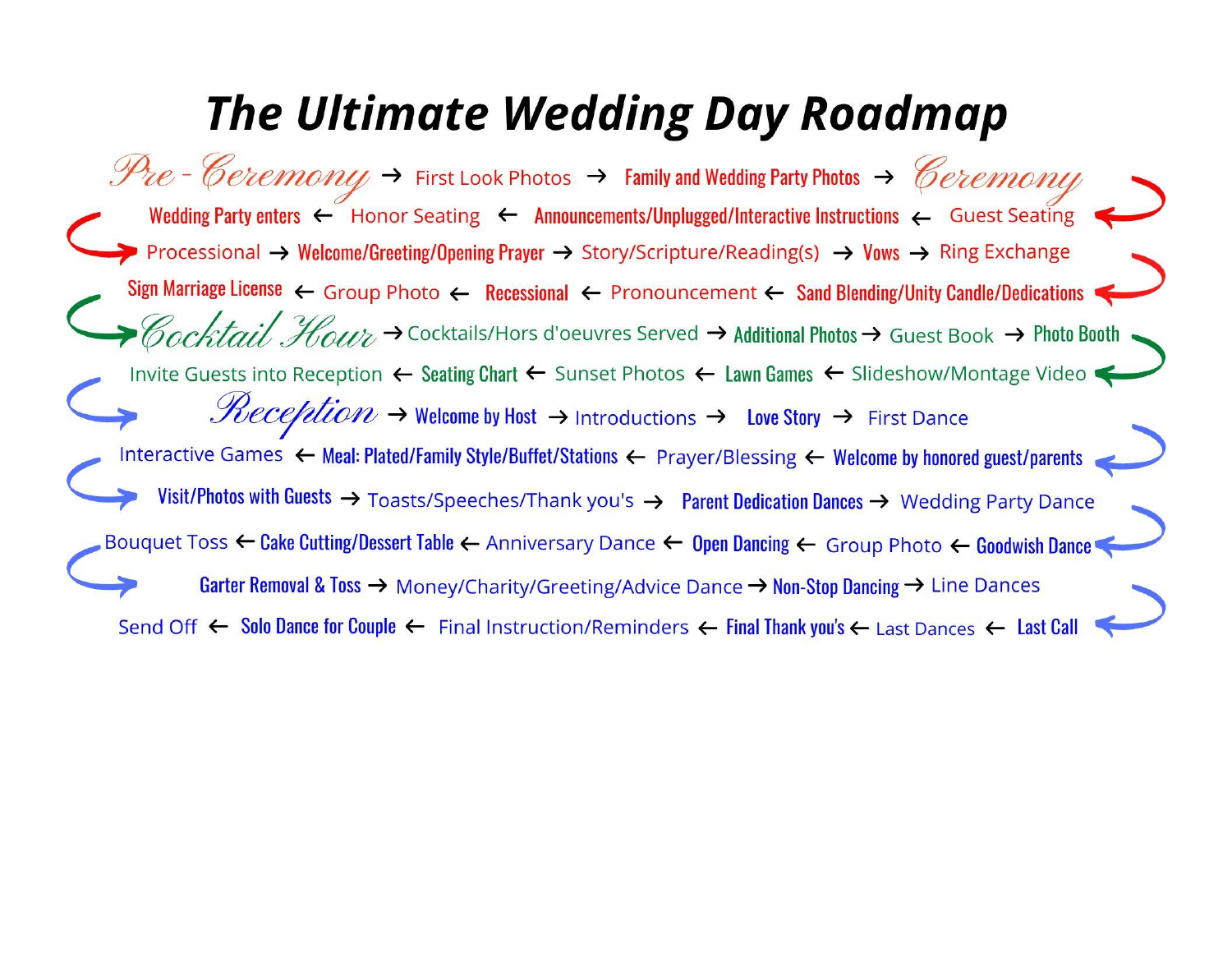# *The Ultimate Wedding Day Check List*

### **Pre-Ceremony**

- First Look Photos (0-30 minutes)
	- Family and Wedding Party Photos (0-45 minutes)

#### **Ceremony**

- Guest Seating (0-30 minutes)
- \_\_\_\_\_ Announcements/Unplugged/Interactive Instructions (0-5 minutes)
- \_\_\_\_\_ Honor Seating (0-5 minutes)
- \_\_\_\_\_ Wedding Party Enters (0-5 minutes)
	- Processional (0-3 minutes)
- Welcome/Greeting/Opening Prayer (0-5 minutes)
- \_\_\_\_\_ Story/Scripture/Reading(s) (0-5 minutes)
	- \_\_\_\_\_ Vows (0-5 minutes)
- Ring Exchange (0-5 minutes)
- Sand Blending/Unity Candle/Hand-fasting/Lasso, etc... (0-5 minutes)
- Pronouncement (0-1 minutes)
- Recessional (0-3 minutes)
- \_\_\_\_\_ Group Photo (0-5 minutes)
- \_\_\_\_\_ Sign Marriage License (0-5 minutes)

## **Cocktail Hour**

- \_\_\_\_\_ Cocktails/Hors d'oeuvres Served (0-60 minutes)
- \_\_\_\_\_ Additional Photos (0-60 minutes)
- \_\_\_\_\_ Guest Book (0-60 minutes)
- \_\_\_\_\_ Photo Booth (0-60 minutes)
- Slideshow/Montage Video (0-60 minutes on a loop)
- Lawn Games (0-60 minutes)
- \_\_\_\_\_ Sunset Photos (0-15 minutes)
- \_\_\_\_\_ Seating Chart (0-60 minutes)
- \_\_\_\_\_ Invite Guests into Reception (0-15 minutes)